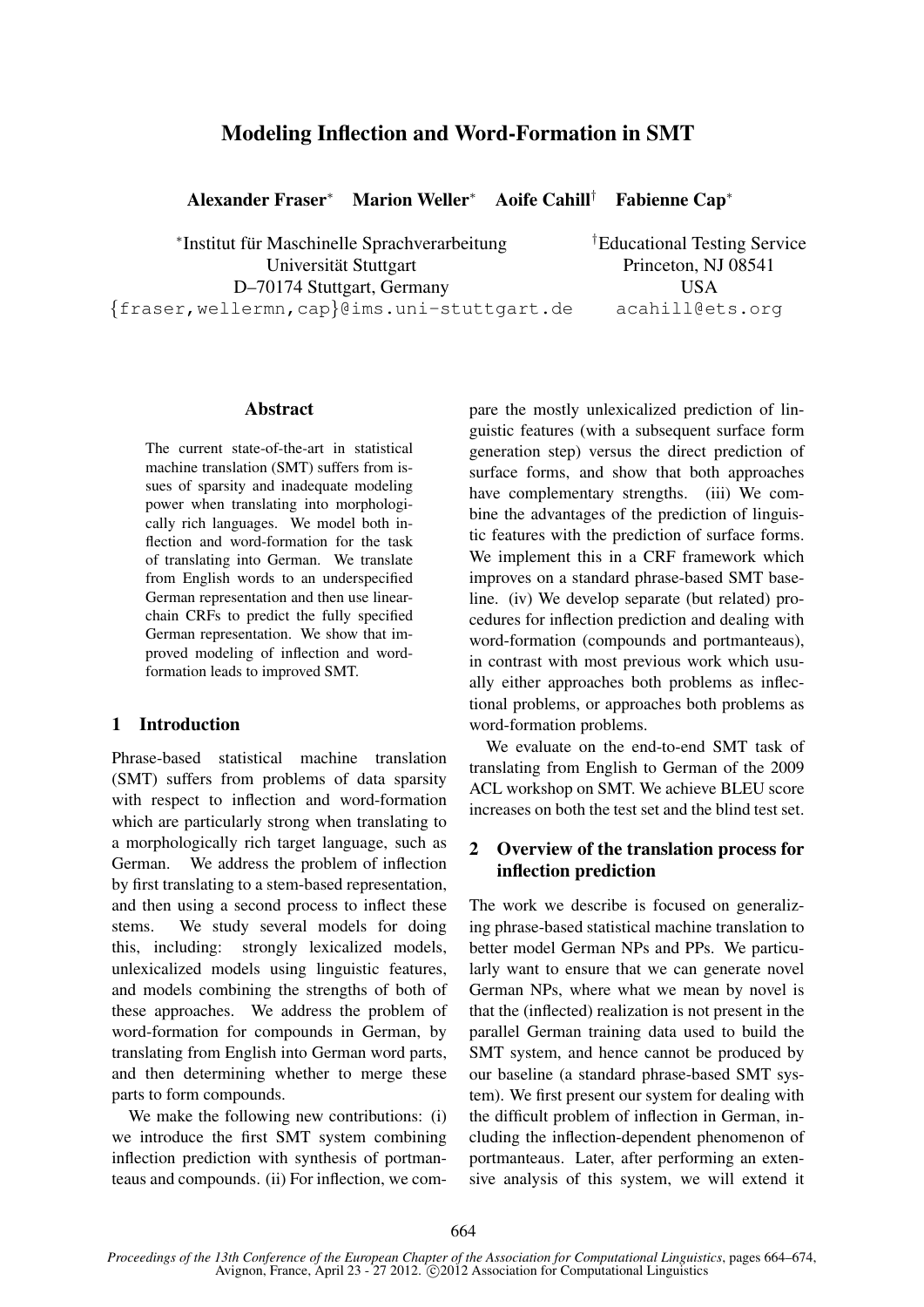to model compounds, a highly productive phenomenon in German (see Section 8).

The key linguistic knowledge sources that we use are morphological analysis and generation of German based on SMOR, a morphological analyzer/generator of German (Schmid et al., 2004) and the BitPar parser, which is a state-of-the-art parser of German (Schmid, 2004).

#### 2.1 Issues of inflection prediction

In order to ensure coherent German NPs, we model linguistic features of each word in an NP. We model *case*, *gender*, and *number* agreement and whether or not the word is in the scope of a determiner (such as a definite article), which we label *in-weak-context* (this linguistic feature is necessary to determine the *type of inflection* of adjectives and other words: *strong, weak, mixed*). This is a diverse group of features. The *number* of a German noun can often be determined given only the English source word. The *gender* of a German noun is innate and often difficult to determine given only the English source word. *Case* is a function of the slot in the subcategorization frame of the verb (or preposition). There is agreement in all of these features in an NP. For instance the *number* of an article or adjective is determined by the head noun, while the *type of inflection* of an adjective is determined by the choice of article.

We can have a large number of surface forms. For instance, English *blue* can be translated as German *blau*, *blaue*, *blauer*, *blaues*, *blauen*. We predict which form is correct given the context. Our system can generate forms not seen in the training data. We follow a two-step process: in step-1 we translate to *blau* (the stem), in step-2 we predict features and generate the inflected form.<sup>1</sup>

#### 2.2 Procedure

We begin building an SMT system by parsing the German training data with BitPar. We then extract morphological features from the parse. Next, we lookup the surface forms in the SMOR morphological analyzer. We use the morphological features in the parse to disambiguate the set of possible SMOR analyses. Finally, we output the "stems" of the German text, with the addition of markup taken from the parse (discussed in Section 2.3).

We then build a standard Moses system translating from English to German stems. We obtain a sequence of stems and  $POS<sup>2</sup>$  from this system, and then predict the correct inflection using a sequence model. Finally we generate surface forms.

## 2.3 German Stem Markup

The translation process consists of two major steps. The first step is translation of English words to German stems, which are enriched with some inflectional markup. The second step is the full inflection of these stems (plus markup) to obtain the final sequence of inflected words. The purpose of the additional German inflectional markup is to strongly improve prediction of inflection in the second step through the addition of markup to the stems in the first step.

In general, all features to be predicted are stripped from the stemmed representation because they are subject to agreement restrictions of a noun or prepositional phrase (such as *case* of nouns or all features of adjectives). However, we need to keep all morphological features that are not dependent on, and thus not predictable from, the (German) context. They will serve as known input for the inflection prediction model. We now describe this markup in detail.

Nouns are marked with *gender* and *number*: we consider the *gender* of a noun as part of its stem, whereas *number* is a feature which we can obtain from English nouns.

Personal pronouns have number and gender annotation, and are additionally marked with *nominative* and *not-nominative*, because English pronouns are marked for this (except for *you*).

Prepositions are marked with the *case* their object takes: this moves some of the difficulty in predicting *case* from the inflection prediction step to the stem translation step. Since the choice of case in a PP is often determined by the PP's meaning (and there are often different meanings possible given different case choices), it seems reasonable to make this decision during stem translation.

Verbs are represented using their inflected surface form. Having access to inflected verb forms has a positive influence on case prediction in the second

<sup>1</sup>E.g., *case*=nominative, *gender*=masculine, *number*=singular, *in-weak-context*=true; inflected: *blaue*.

 $2$ We use an additional target factor to obtain the coarse POS for each stem, applying a 7-gram POS model. Koehn and Hoang (2007) showed that the use of a POS factor only results in negligible BLEU improvements, but we need access to the POS in our inflection prediction models.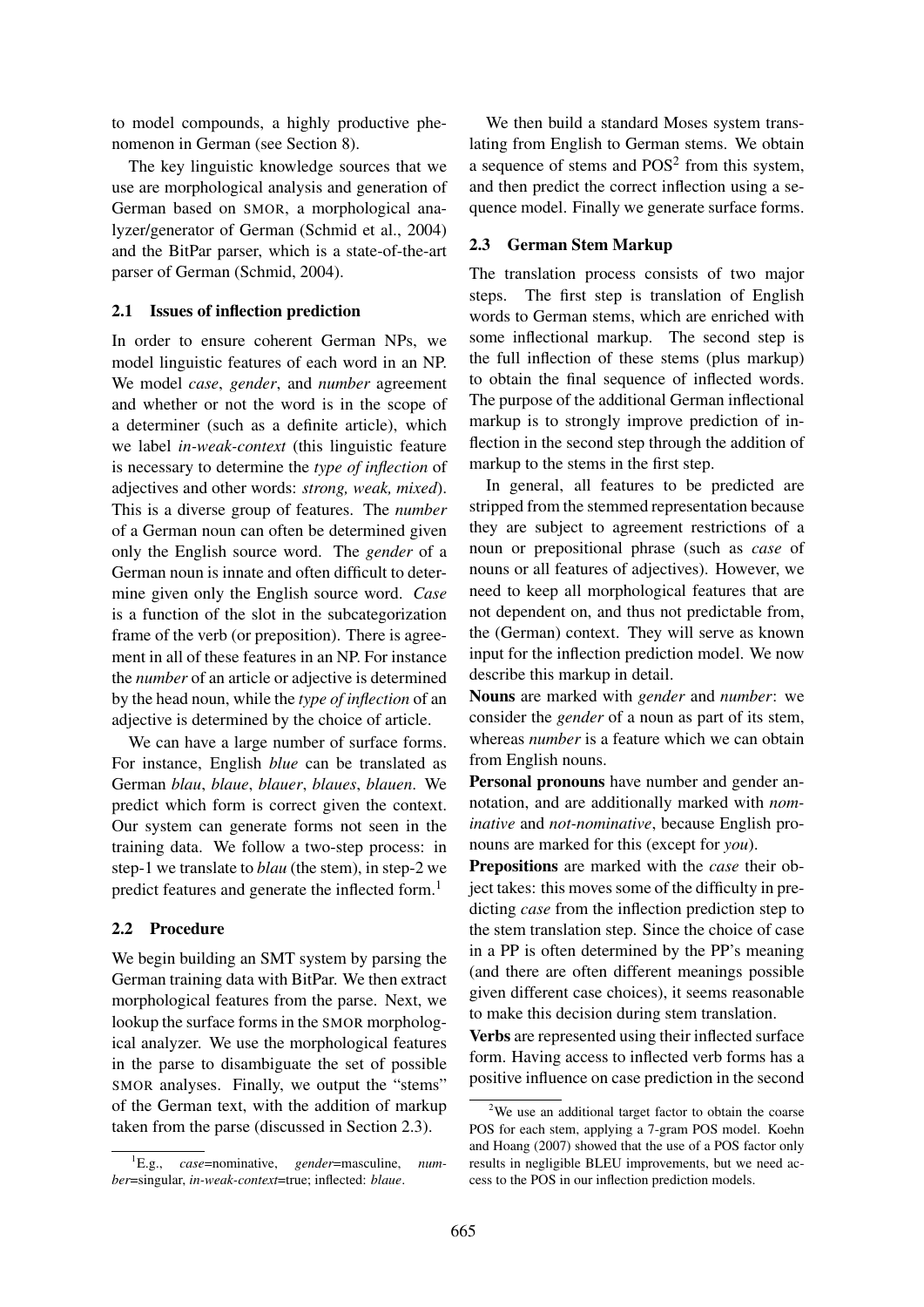|    | input    | decoder output                                              | inflected           | merged  |
|----|----------|-------------------------------------------------------------|---------------------|---------|
| in |          | $in <$ APPR $> <$ Dat $>$                                   | 1n                  | im      |
|    |          | $die<+ART><$ Def $>$                                        | dem                 |         |
|    | contrast | Gegensatz<+NN> <masc><sg>Gegensatz Gegensatz</sg></masc>    |                     |         |
|    | to       | $zu < APPR$ > < Dat >                                       | zu                  | zur     |
|    | the      | $die<+ART><$ Def $>$                                        | der                 |         |
|    |          | animated lebhaft $\langle +ADJ \rangle \langle Pos \rangle$ | lebhaften lebhaften |         |
|    | debate   | Debatte<+NN> <fem><sg></sg></fem>                           | Debatte             | Debatte |

Table 1: Re-merging of prepositions and articles after inflection to form portmanteaus, *in dem* means *in the*.

step through subject-verb agreement.

Articles are reduced to their stems (the stem itself makes clear the definite or indefinite distinction, but lemmatizing involves removing markings of *case*, *gender* and *number* features).

Other words are also represented by their stems (except for words not covered by SMOR, where surface forms are used instead).

## 3 Portmanteaus

Portmanteaus are a word-formation phenomenon dependent on inflection. As we have discussed, standard phrase-based systems have problems with picking a definite article with the correct case, gender and number (typically due to sparsity in the language model, e.g., a noun which was never before seen in dative case will often not receive the correct article). In German, portmanteaus increase this sparsity further, as they are compounds of prepositions and articles which must agree with a noun.

We adopt the linguistically strict definition of the term portmanteau: the merging of two function words. $3$  We treat this phenomena by splitting the component parts during training and remerging during generation. Specifically for German, this requires splitting the words which have German POS tag APPRART into an APPR (preposition) and an ART (article). Merging is restricted, the article must be *definite*, *singular*<sup>4</sup> and the preposition can only take *accusative* or *dative* case. Some prepositions allow for merging with an article only for certain noun genders, for example the preposition *in*<sub>Dative</sub> is only merged with the following article if the following noun is of masculine or neuter gender. The definite article

must be inflected before making a decision about whether to merge a preposition and the article into a portmanteau. See Table 1 for examples.

# 4 Models for Inflection Prediction

We present 5 procedures for inflectional prediction using supervised sequence models. The first two procedures use simple N-gram models over fully inflected surface forms.

1. Surface with no features is presented with an underspecified input (a sequence of stems), and returns the most likely inflected sequence.

2. Surface with case, number, gender is a hybrid system giving the surface model access to linguistic features. In this system prepositions have additionally been labeled with the case they mark (in both the underspecified input and the fully specified output the sequence model is built on) and gender and number markup is also available.

The rest of the procedures predict morphological features (which are input to a morphological generator) rather than surface words. We have developed a two-stage process for predicting fully inflected surface forms. The first stage takes a stem and predicts morphological features for that stem, based on the surrounding context. The aim of the first stage is to take a stem and predict four morphological features: *case*, *gender*, *number* and *type of inflection*. We experiment with a number of models for doing this. The second stage takes the stems marked with morphological features (predicted in the first stage) and uses a morphological generator to generate the full surface form. For the second stage, a modified version of SMOR (Schmid et al., 2004) is used, which, given a stem annotated with morphological features, generates exactly one surface form.

We now introduce our first linguistic feature prediction systems, which we call joint sequence models (JSMs). These are standard language models, where the "word" tokens are not represented as surface forms, but instead using POS and features. In testing, we supply the input as a sequence in underspecified form, where some of the features are specified in the stem markup (for instance, POS=Noun, *gender*=masculine, *number*=plural), and then use Viterbi search to find the most probable fully specified form (for instance, POS=Noun, *gender*=masculine, *number*=plural,

<sup>&</sup>lt;sup>3</sup> Some examples are: *zum* (to the) = *zu* (to) + *dem* (the) [German], *du* (from the) = *de* (from) + *le* (the) [French] or *al*  $($ to the $) = a$   $($ to $) + el$   $($ the $)$  [Spanish].

 $4$ This is the reason for which the preposition + article in Table 2 remain unmerged.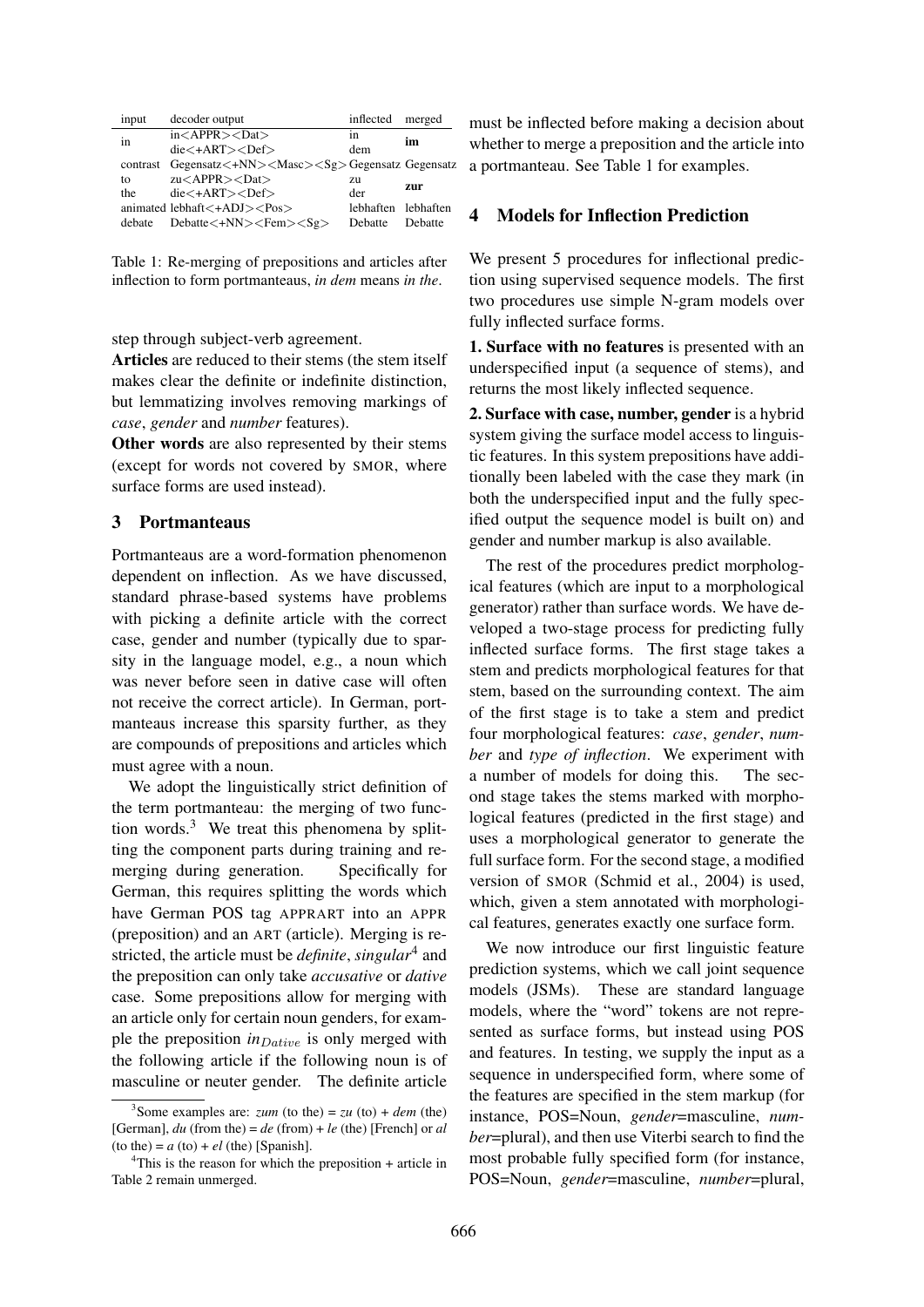| output decoder                     | input prediction         | output prediction                     | inflected forms | gloss      |
|------------------------------------|--------------------------|---------------------------------------|-----------------|------------|
| haben <vafin></vafin>              | haben-V                  | haben-V                               | haben           | have       |
| Zugang<+NN> <masc><sg></sg></masc> | NN-Sg-Masc               | NN-Masc.Acc.Sg.in-weak-context=false  | Zugang          | access     |
| zu <appr><dat></dat></appr>        | APPR-zu-Dat              | $APPR-zu-Dat$                         | zu              | tο         |
| die<+ART> <def></def>              | ART-in-weak-context=true | ART-Neut.Dat.Pl.in-weak-context=true  | den             | the        |
| betreffend<+ADJ> <pos></pos>       | ADIA                     | ADJA-Neut.Dat.Pl.in-weak-context=true | betreffenden    | respective |
| Land<+NN> <neut><pl></pl></neut>   | NN-Pl-Neut               | NN-Neut.Dat.Pl.in-weak-context=true   | Ländern         | countries  |

Table 2: Overview: inflection prediction steps using a single joint sequence model. All words except verbs and prepositions are replaced by their POS tags in the input. Verbs are inflected in the input ("haben", meaning "have" as in "they have", in the example). Prepositions are lexicalized ("zu" in the example) and indicate which *case* value they mark ("Dat", i.e., Dative in the example).

*case*=nominative, *in-weak-context*=true).<sup>5</sup>

3. Single joint sequence model on features. We illustrate the different stages of the inflection prediction when using a joint sequence model. The stemmed input sequence (cf. Section 2.3) contains several features that will be part of the input to the inflection prediction. With the exception of verbs and prepositions, the representation for feature prediction is based on POS-tags.

As *gender* and *number* are given by the heads of noun phrases and prepositional phrases, and the expected *type of inflection* is set by articles, the model has sufficient information to compute values for these features and there is no need to know the actual words. In contrast, the prediction of *case* is more difficult as it largely depends on the content of the sentence (e.g. which phrase is object, which phrase is subject). Assuming that verbs and prepositions indicate subcategorization frames, the model is provided crucial information for the prediction of case by keeping verbs (recall that verbs are produced by the stem translation system in their inflected form) and prepositions (the prepositions also have case markup) instead of replacing them with their tags.

After having predicted a single label with values for all features, an inflected word form for the stem and the features is generated. The prediction steps are illustrated in Table 2.

4. Using four joint sequence models (one for each linguistic feature). Here the four linguistic feature values are predicted separately. The assumption that the different linguistic features can be predicted independently of one another is a reasonable linguistic assumption to make given the additional German markup that we use. By splitting the inflection prediction problem into 4 component parts, we end up with 4 simpler models which are less sensitive to data sparseness.

Each linguistic feature is modeled independently (by a JSM) and has a different input representation based on the previously described markup. The input consists of a sequence of coarse POS tags, and for those stems that are marked up with the relevant feature, this feature value. Finally, we combine the predicted features together to produce the same final output as the single joint sequence model, and then generate each surface form using SMOR.

5. Using four CRFs (one for each linguistic feature). The sequence models already presented are limited to the *n*-gram feature space, and those that predict linguistic features are not strongly lexicalized. Toutanova et al. (2008) uses an MEMM which allows the integration of a wide variety of feature functions. We also wanted to experiment with additional feature functions, and so we train 4 separate linear chain CRF<sup>6</sup> models on our data (one for each linguistic feature we want to predict). We chose CRFs over MEMMs to avoid the label bias problem (Lafferty et al., 2001).

The CRF feature functions, for each German word  $w_i$ , are in Table 3. The common feature functions are used in all models, while each of the 4 separate models (one for each linguistic feature) includes the context of only that linguistic feature. We use L1 regularization to eliminate irrelevant feature functions, the regularization parameter is optimized on held out data.

<sup>&</sup>lt;sup>5</sup>Joint sequence models are a particularly simple HMM. Unlike the HMMs used for POS-tagging, an HMM as used here only has a single emission possibility for each state, with probability 1. The states in the HMM are the fully specified representation. The emissions of the HMM are the stems+markup (the underspecified representation).

 $6$ We use the Wapiti Toolkit (Lavergne et al., 2010) on 4 x 12-Core Opteron 6176 2.3 GHz with 256GB RAM to train our CRF models. Training a single CRF model on our data was not tractable, so we use one for each linguistic feature.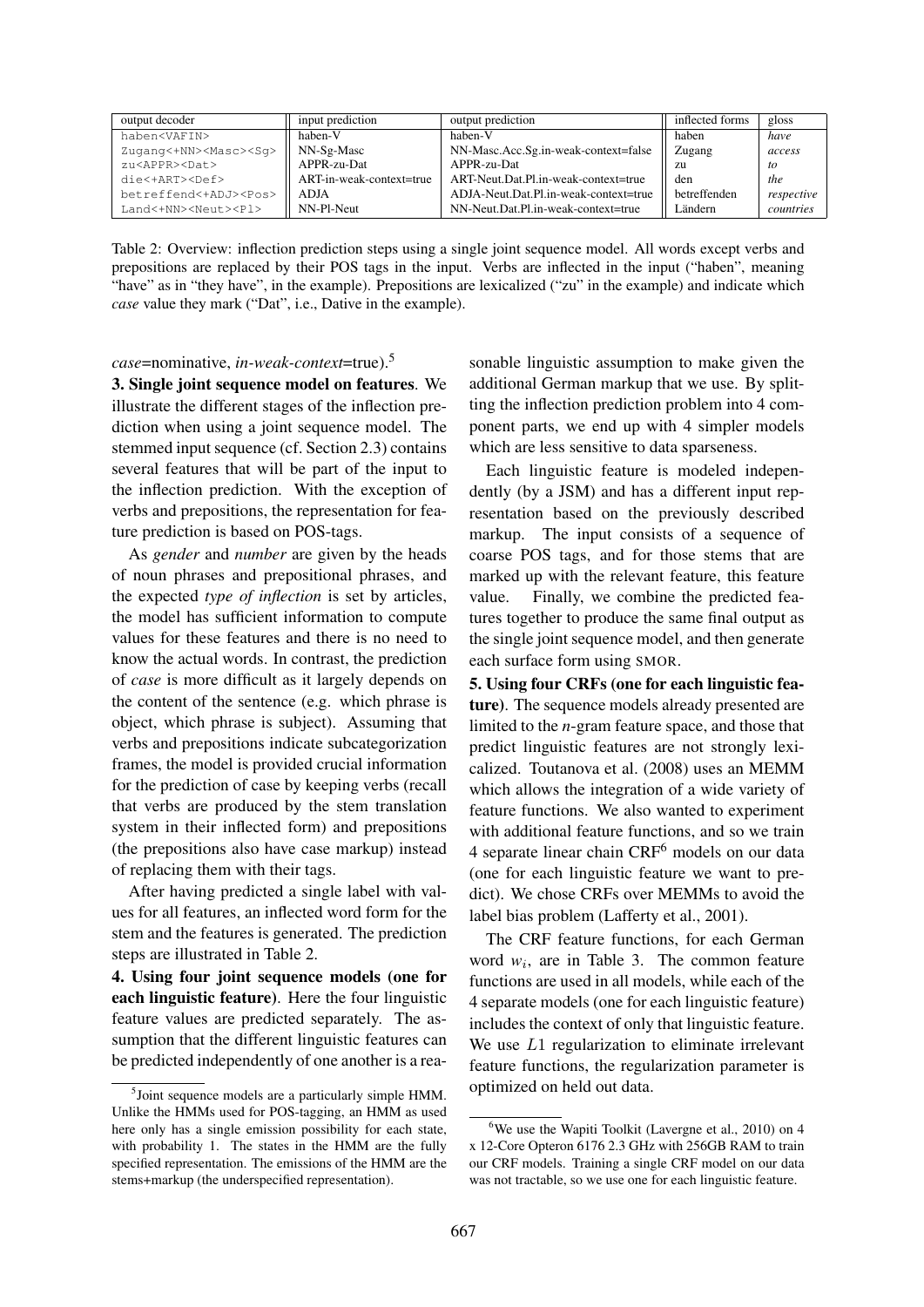| Common          | lemma <sub><math>w_{i-5}w_{i+5}</math></sub> , tag $w_{i-7}w_{i+7}$ |
|-----------------|---------------------------------------------------------------------|
| Case            | $\csc w_{i-5}w_{i+5}$                                               |
| Gender          | gender $w_{i-5}w_{i+5}$                                             |
| Number          | $number_{w_{i-5}\dots w_{i+5}}$                                     |
| in-weak-context | in-weak-context $w_{i-5}w_{i+5}$                                    |

Table 3: Feature functions used in CRF models (feature functions are binary indicators of the pattern).

# 5 Experimental Setup

To evaluate our end-to-end system, we perform the well-studied task of news translation, using the Moses SMT package. We use the English/German data released for the 2009 ACL Workshop on Machine Translation shared task on translation.<sup>7</sup> There are 82,740 parallel sentences from news-commentary09.de-en and 1,418,115 parallel sentences from europarl-v4.de-en. The monolingual data contains 9.8 M sentences.<sup>8</sup>

To build the baseline, the data was tokenized using the Moses tokenizer and lowercased. We use GIZA++ to generate alignments, by running 5 iterations of Model 1, 5 iterations of the HMM Model, and 4 iterations of Model 4. We symmetrize using the "grow-diag-final-and" heuristic. Our Moses systems use default settings. The LM uses the monolingual data and is trained as a five-gram<sup>9</sup> using the SRILM-Toolkit (Stolcke, 2002). We run MERT separately for each system. The recaser used is the same for all systems. It is the standard recaser supplied with Moses, trained on all German training data. The dev set is wmt-2009-a and the test set is wmt-2009-b, and we report end-to-end case sensitive BLEU scores against the unmodified reference SGML file. The blind test set used is wmt-2009-blind (all lines).

In developing our inflection prediction systems (and making such decisions as n-gram order used), we worked on the so-called "clean data" task, predicting the inflection on stemmed reference sentences (rather than MT output). We used the 2000 sentence dev-2006 corpus for this task.

Our contrastive systems consist of two steps, the first is a translation step using a similar Moses system (except that the German side is stemmed, with the markup indicated in Section 2.3), and the second is inflection prediction as described previously in the paper. To derive the stem+markup representation we first parse the German training data and then produce the stemmed representation. We then build a system for translating from English words to German stems (the stem+markup representation), on the same data (so the German side of the parallel data, and the German language modeling uses the stem+markup representation). Likewise, MERT is performed using references which are in the stem+markup representation.

To train the inflection prediction systems, we use the monolingual data. The basic surface form model is trained on lowercased surface forms, the hybrid surface form model with features is trained on lowercased surface forms annotated with markup. The linguistic feature prediction systems are trained on the monolingual data processed as described previously (see Table 2).

Our JSMs are trained using the SRILM Toolkit. We use the SRILM disambig tool for predicting inflection, which takes a "map" that specifies the set of fully specified representations that each underspecified stem can map to. For surface form models, it specifies the mapping from stems to lowercased surface forms (or surface forms with markup for the hybrid surface model).

#### 6 Results for Inflection Prediction

We build two different kinds of translation system, the baseline and the stem translation system (where MERT is used to train the system to produce a stem+markup sequence which agrees with the stemmed reference of the dev set). In this section we present the end-to-end translation results for the different inflection prediction models defined in Section 4, see Table 4.

If we translate from English into a stemmed German representation and then apply a unigram stem-to-surface-form model to predict the surface form, we achieve a BLEU score of 9.97 (line 2). This is only presented for comparison.

The baseline<sup>10</sup> is 14.16, line 1. We compare this with a  $5$ -gram sequence model<sup>11</sup> that predicts

<sup>7</sup> http://www.statmt.org/wmt09/translation-task.html

 ${}^{8}$ However, we reduced the monolingual data (only) by retaining only one copy of each unique line, which resulted in 7.55 M sentences.

<sup>&</sup>lt;sup>9</sup>Add-1 smoothing for unigrams and Kneser-Ney smoothing for higher order n-grams, pruning defaults.

<sup>&</sup>lt;sup>10</sup>This is a better case-sensitive score than the baselines on wmt-2009-b in experiments by top-performers Edinburgh and Karlsruhe at the shared task. We use Moses with default settings.

 $11$ Note that we use a different set, the "clean data" set, to determine the choice of n-gram order, see Section 7. We use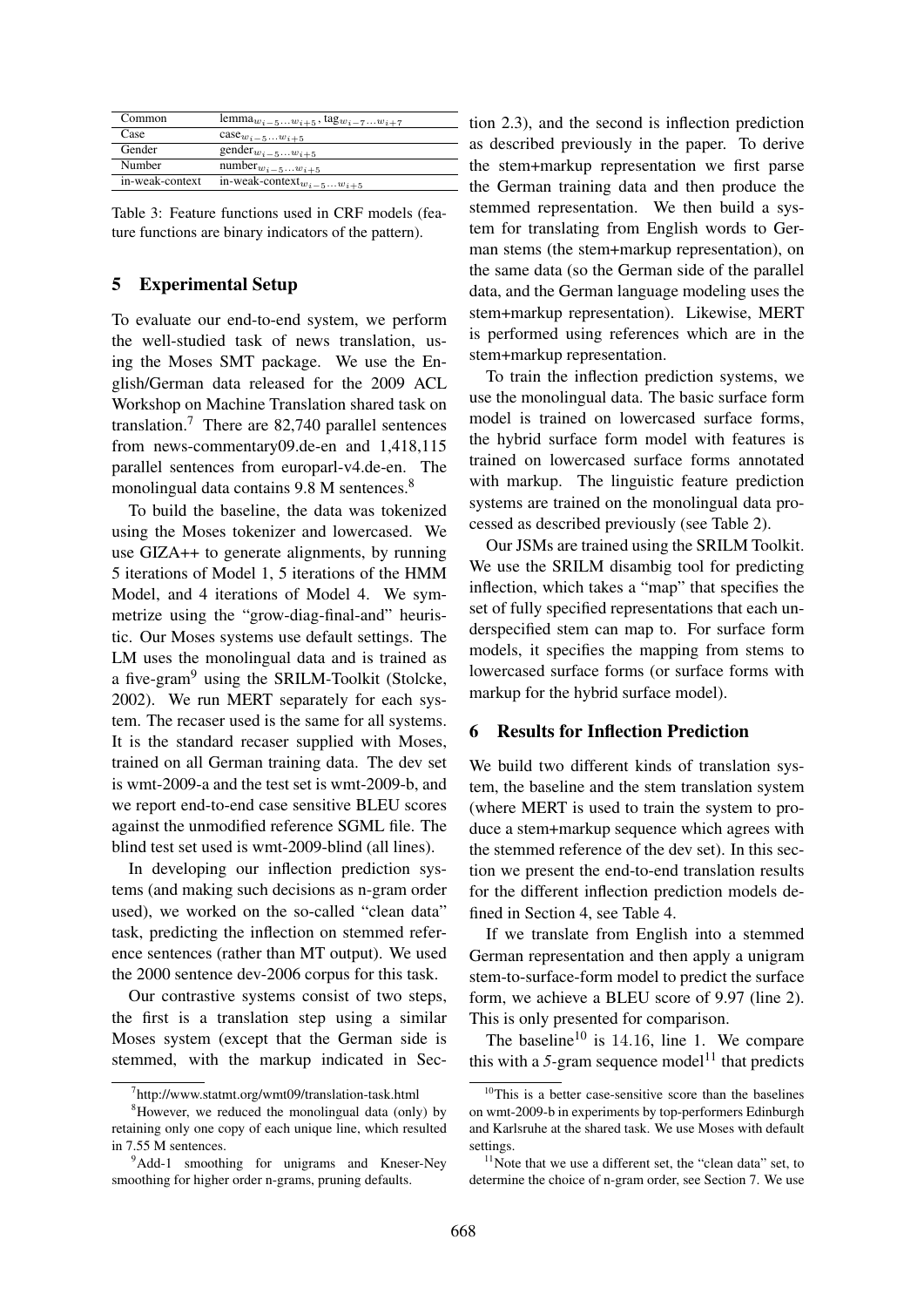surface forms without access to morphological features, resulting in a BLEU score of 14.26. Introducing morphological features (*case* on prepositions, *number* and *gender* on nouns) increases the BLEU score to 14.58, which is in the same range as the single JSM system predicting all linguistic features at once.

This result shows that the mostly unlexicalized single JSM can produce competitive results with direct surface form prediction, despite not having access to a model of inflected forms, which is the desired final output. This strongly suggests that the prediction of morphological features can be used to achieve additional generalization over direct surface form prediction. When comparing the simple direct surface form prediction (line 3) with the hybrid system enriched with *number*, *gender* and *case* (line 4), it becomes evident that feature markup can also aid surface form prediction.

Since the single JSM has no access to lexical information, we used a language model to score different feature predictions: for each sentence of the development set, the 100 best feature predictions were inflected and scored with a language model. We then optimized weights for the two scores LM (language model on surface forms) and FP (feature prediction, the score assigned by the JSM). This method disprefers feature predictions with a top FP-score if the inflected sentence obtains a bad LM score and likewise disfavors low-ranked feature prediction with a high LM score. The prediction of *case* is the most difficult given no lexical information, thus scoring different prediction possibilities on inflected words is helpful. An example is when the *case* of a noun phrase leads to an inflected phrase which never occurs in the (inflected) language model (e.g., *case*=genitive vs. *case*=other). Applying this method to the single JSM leads to a negligible improvement (14.53 vs. 14.56). Using the n-best output of the stem translation system did not lead to any improvement.

The comparison between different feature prediction models is also illustrative. Performance decreases somewhat when using individual joint sequence models (one for each linguistic feature) compared to one single model (14.29, line 6).

The framework using the individual CRFs for

|    | baseline                                           | 14.16 |
|----|----------------------------------------------------|-------|
| 2  | unigram surface (no features)                      | 9.97  |
| 3  | surface (no features)                              | 14.26 |
| 4  | surface (with case, number, gender features)       | 14.58 |
| 5. | 1 JSM morphological features                       | 14.53 |
| 6  | 4 JSMs morphological features                      | 14.29 |
| 7  | 4 CRFs morphological features, lexical information | 14.72 |

Table 4: BLEU scores (detokenized, case sensitive) on the development test set wmt-2009-b

each linguistic feature performs best (14.72, line 7). The CRF framework combines the advantages of surface form prediction and linguistic feature prediction by using feature functions that effectively cover the feature function spaces used by both forms of prediction. The performance of the CRF models results in a statistically significant improvement<sup>12</sup> ( $p < 0.05$ ) over the baseline. We also tried CRFs with bilingual features (projected from English parses via the alignment output by Moses), but obtained only a small improvement of 0.03, probably because the required information is transferred in our stem markup (also a poor improvement beyond monolingual features is consistent with previous work, see Section 8.3). Details are omitted due to space.

We further validated our results by translating the blind test set from wmt-2009, which we have never looked at in any way. Here we also had a statistically significant difference between the baseline and the CRF-based prediction, the scores were 13.68 and 14.18.

#### 7 Analysis of Inflection-based System

Stem Markup. The first step of translating from English to German stems (with the markup we previously discussed) is substantially easier than translating directly to inflected German (we see BLEU scores on stems+markup that are over 2.0 BLEU higher than the BLEU scores on inflected forms when running MERT). The addition of case to prepositions only lowered the BLEU score reached by MERT by about 0.2, but is very helpful for prediction of the case feature.

Inflection Prediction Task. Clean data task results $^{13}$  are given in Table 5. The 4 CRFs outperform the 4 JSMs by more than 2%.

a 5-gram for surface forms and a 4-gram for JSMs, and the same smoothing (Kneser-Ney, add-1 for unigrams, default pruning).

<sup>&</sup>lt;sup>12</sup>We used Kevin Gimpel's implementation of pairwise bootstrap resampling with 1000 samples.

 $1326,061$  of 55,057 tokens in our test set are ambiguous. We report % surface form matches for ambiguous tokens.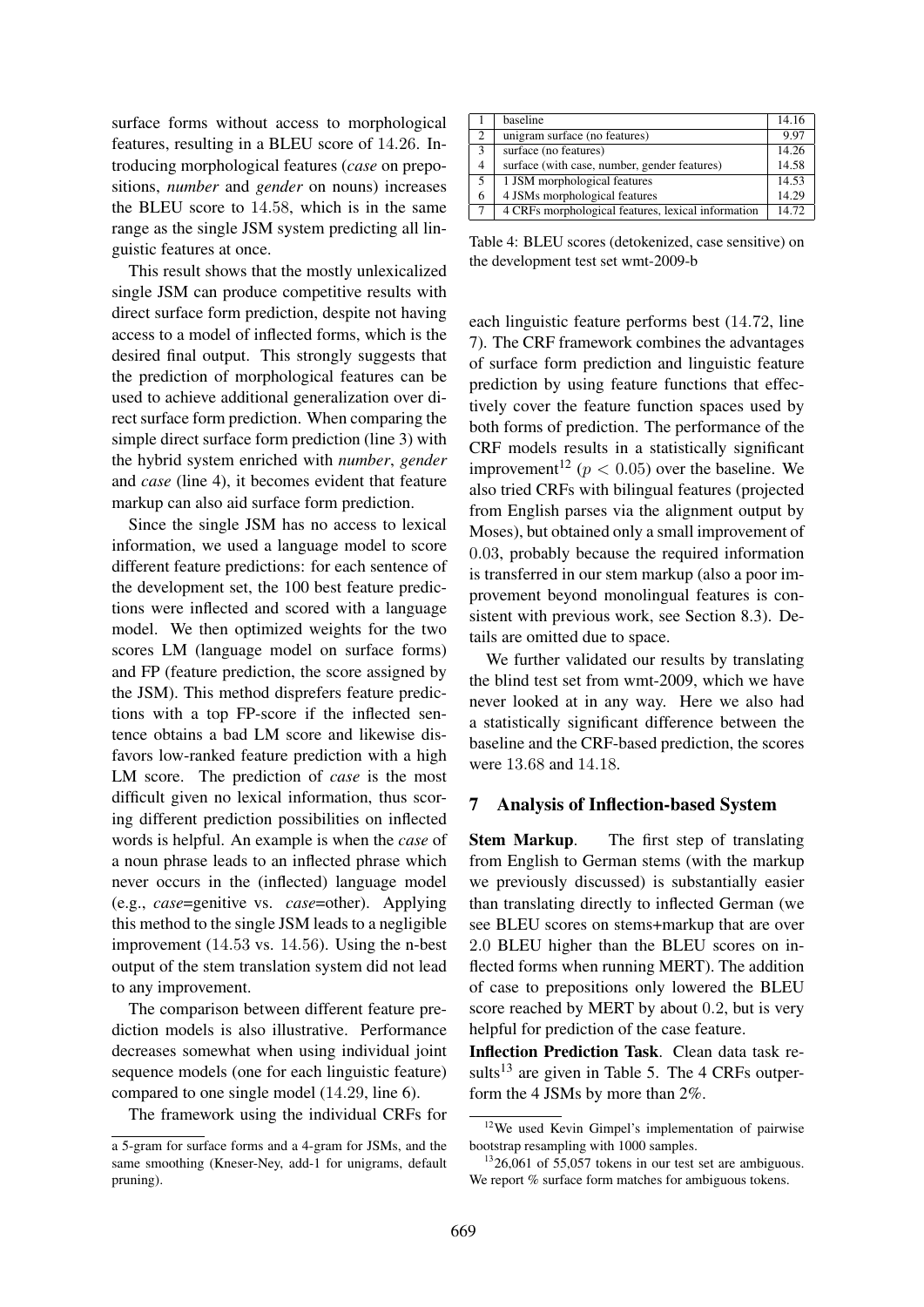| Model                                              | Accuracy |
|----------------------------------------------------|----------|
| unigram surface (no features)                      | 55.98    |
| surface (no features)                              | 86.65    |
| surface (with case, number, gender features)       | 91.24    |
| 1 JSM morphological features                       | 92.45    |
| 4 JSMs morphological features                      | 92.01    |
| 4 CRFs morphological features, lexical information | 94.29    |

Table 5: Comparing predicting surface forms directly with predicting morphological features.

| training data    | 1 model | 4 models |
|------------------|---------|----------|
| 7.3 M sentences  | 92.41   | 91.88    |
| 1.5 M sentences  | 92.45   | 92.01    |
| 100000 sentences | 90.20   | 90.64    |
| 1000 sentences   | 83.72   | 86.94    |

Table 6: Accuracy for different training data sizes of the single and the four separate joint sequence models.

As we mentioned in Section 4, there is a sparsity issue at small training data sizes for the single joint sequence model. This is shown in Table 6. At the largest training data sizes, modeling all 4 features together results in the best predictions of inflection. However using 4 separate models is worth this minimal decrease in performance, since it facilitates experimentation with the CRF framework for which the training of a single model is not currently tractable.

Overall, the inflection prediction works well for *gender*, *number* and *type of inflection*, which are local features to the NP that normally agree with the explicit markup output by the stem translation system (for example, the *gender* of a common noun, which is marked in the stem markup, is usually successfully propagated to the rest of the NP). Prediction of *case* does not always work well, and could maybe be improved through hierarchical labeled-syntax stem translation.

Portmanteaus. An example of where the system is improved because of the new handling of portmanteaus can be seen in the dative phrase *im internationalen Rampenlicht* (in the international spotlight), which does not occur in the parallel data. The accusative phrase *in das internationale Rampenlicht* does occur, however in this case there is no portmanteau, but a one-to-one mapping between *in the* and *in das*. For a given context, only one of accusative or dative case is valid, and a strongly disfluent sentence results from the incorrect choice. In our system, these two cases are handled in the same way (*def-article international Rampenlicht*). This allows us to

generalize from the accusative example with no portmanteau and take advantage of longer phrase pairs, even when translating to something that will be inflected as dative and should be realized as a portmanteau. The baseline does not have this capability. It should be noted that the portmanteau merging method described in Section 3 remerges all occurrences of APPR and ART that can technically form a portmanteau. There are a few cases where merging, despite being grammatical, does not lead to a good result. Such exceptions require semantic interpretation and are difficult to capture with a fixed set of rules.

## 8 Adding Compounds to the System

Compounds are highly productive in German and lead to data sparsity. We split the German compounds in the training data, so that our stem translation system can now work with the individual words in the compounds. After we have translated to a split/stemmed representation, we determine whether to merge words together to form a compound. Then we merge them to create stems in the same representation as before and we perform inflection and portmanteau merging exactly as previously discussed.

## 8.1 Details of Splitting Process

We prepare the training data by splitting compounds in two steps, following the technique of Fritzinger and Fraser (2010). First, possible split points are extracted using SMOR, and second, the best split points are selected using the geometric mean of word part frequencies.

| compound       | word parts            | gloss                       |
|----------------|-----------------------|-----------------------------|
| Inflationsrate | <b>Inflation Rate</b> | inflation rate              |
| auszubrechen   | aus zu brechen        | out to break (to break out) |

Training data is then stemmed as described in Section 2.3. The formerly modifying words of the compound (in our example the words to the left of the rightmost word) do not have a stem markup assigned, except for two cases: i) they are nouns themselves or ii) they are particles separated from a verb. In these cases, former modifiers are represented identically to their individual occurring counterparts, which helps generalization.

#### 8.2 Model for Compound Merging

After translation, compound parts have to be resynthesized into compounds before inflection. Two decisions have to be taken: i) where to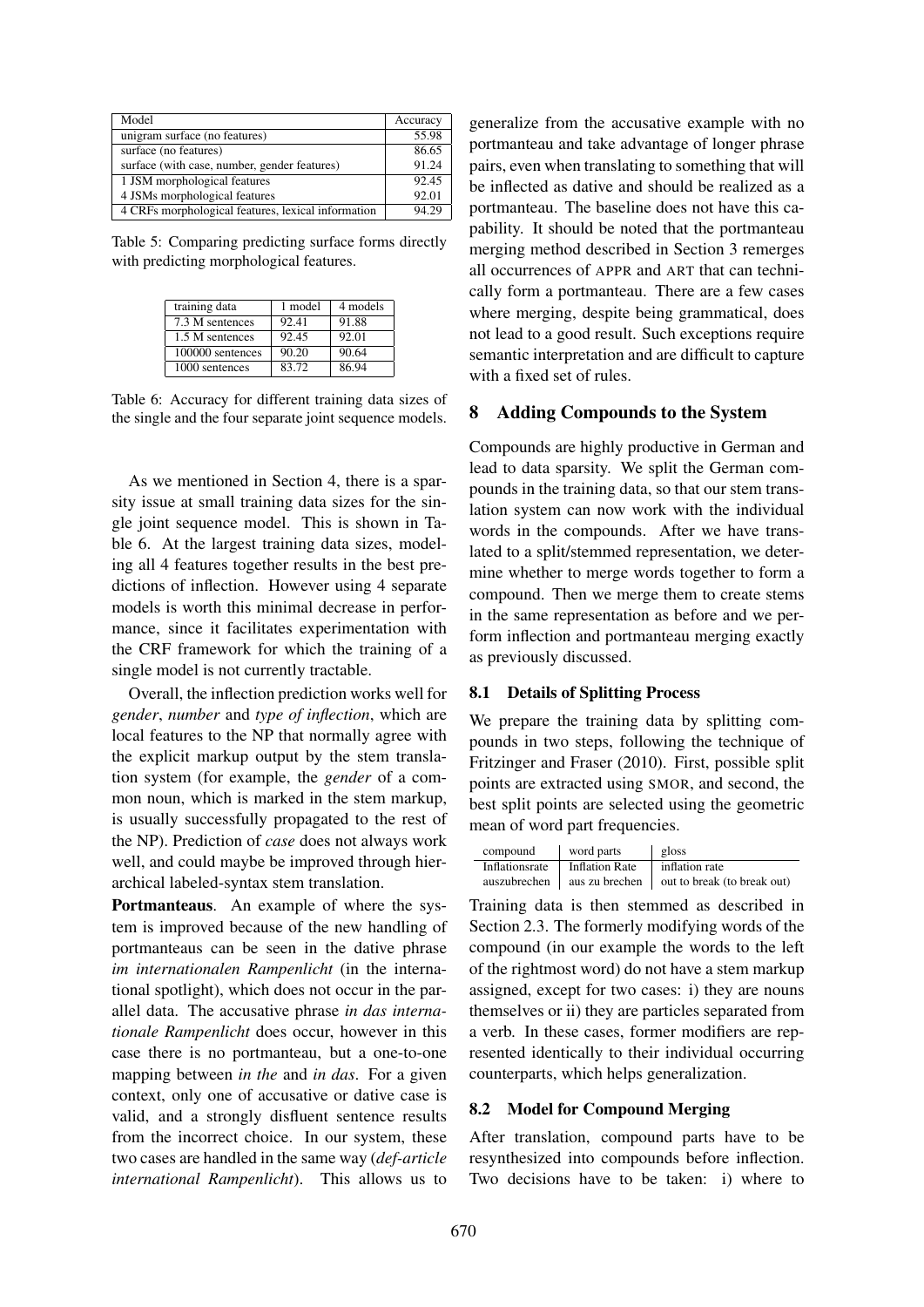merge and ii) how to merge. Following the work of Stymne and Cancedda (2011), we implement a linear-chain CRF merging system using the following features: stemmed (separated) surface form, part-of-speech<sup>14</sup> and frequencies from the training corpus for bigrams/merging of *word* and *word+1*, *word* as true prefix, *word+1* as true suffix, plus frequency comparisons of these. The CRF is trained on the split monolingual data. It only proposes merging decisions, merging itself uses a list extracted from the monolingual data (Popovic et al., 2006).

## 8.3 Experiments

We evaluated the end-to-end inflection system with the addition of compounds.<sup>15</sup> As in the inflection experiments described in Section 5, we use a 5-gram surface LM and a 7-gram POS LM, but for this experiment, they are trained on stemmed, split data. The POS LM helps compound parts and heads appear in correct order. The results are in Table 7. The BLEU score of the CRF on test is 14.04, which is low. However the system produces 19 compound types which are in the reference but not in the parallel data, and therefore not accessible to other systems. We also observe many more compounds in general. The 100-best inflection rescoring technique previously discussed reached 14.07 on the test set. Blind test results with CRF prediction are much better, 14.08, which is a statistically significant improvement over the baseline (13.68) and approaches the result we obtained without compounds (14.18). Correctly generated compounds are single words which usually carry the same information as multiple words in English, and are hence likely underweighted by BLEU. We again see many interesting generalizations. For instance, take the case of translating English *miniature cameras* to the German compound *Miniaturkameras*. *miniature camera* or *miniature cameras* does not occur in the training data, and so there is no appropriate phrase pair in any system (baseline, inflection, or inflection&compound-splitting). However, our system with compound splitting has learned from split composita that English *minia-*

| 1   1 JSM morphological features                               | 13.94 |
|----------------------------------------------------------------|-------|
| 2   4 CRFs morphological features, lexical information   14.04 |       |

Table 7: Results with Compounds on the test set

*ture* can be translated as German *Miniatur-* and gets the correct output.

# 9 Related Work

There has been a large amount of work on translating from a morphologically rich language to English, we omit a literature review here due to space considerations. Our work is in the opposite direction, which primarily involves problems of generation, rather than problems of analysis.

The idea of translating to stems and then inflecting is not novel. We adapted the work of Toutanova et al. (2008), which is effective but limited by the conflation of two separate issues: word formation and inflection.

Given a stem such as *brother*, Toutanova et. al's system might generate the "stem and inflection" corresponding to *and his brother*. Viewing *and* and *his* as inflection is problematic since a mapping from the English phrase *and his brother* to the Arabic stem for *brother* is required. The situation is worse if there are English words (e.g., adjectives) separating *his* and *brother*. This required mapping is a significant problem for generalization. We view this issue as a different sort of problem entirely, one of word-formation (rather than inflection). We apply a "split in preprocessing and resynthesize in postprocessing" approach to these phenomena, combined with inflection prediction that is similar to that of Toutanova et. al. The only work that we are aware of which deals with both issues is the work of de Gispert and Mariño (2008), which deals with verbal morphology and attached pronouns. There has been other work on solving inflection. Koehn and Hoang (2007) introduced factored SMT. We use more complex context features. Fraser (2009) tried to solve the inflection prediction problem by simply building an SMT system for translating from stems to inflected forms. Bojar and Kos (2010) improved on this by marking prepositions with the case they mark (one of the most important markups in our system). Both efforts were ineffective on large data sets. Williams and Koehn (2011) used unification in an SMT system to model some of the

<sup>&</sup>lt;sup>14</sup>Compound modifiers get assigned a special tag based on the POS of their former heads, e.g., *Inflation* in the example is marked as a non-head of a noun.

<sup>&</sup>lt;sup>15</sup>We found it most effective to merge word parts during MERT (so MERT uses the same stem references as before).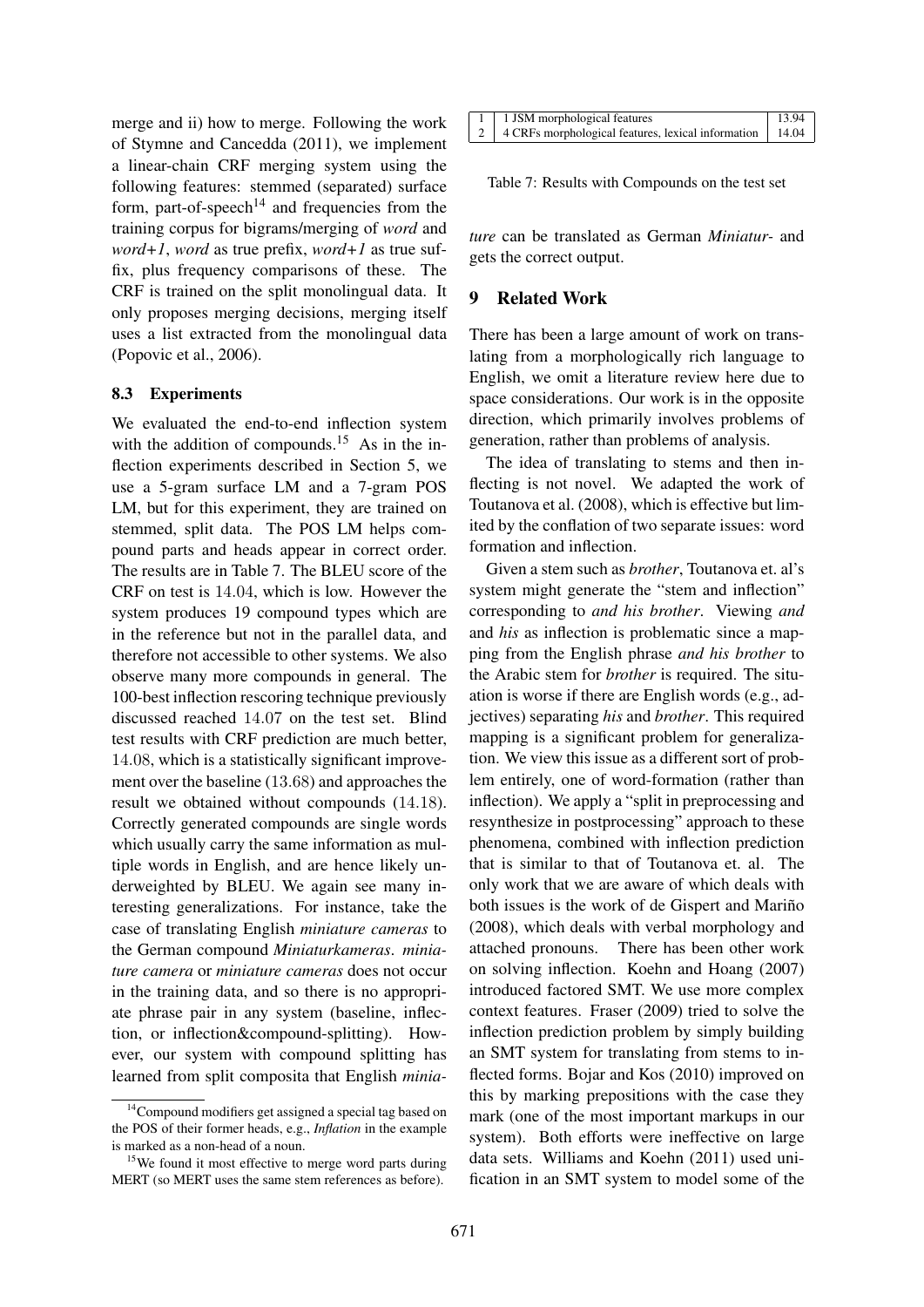agreement phenomena that we model. Our CRF framework allows us to use more complex context features.

We have directly addressed the question as to whether inflection should be predicted using surface forms as the target of the prediction, or whether linguistic features should be predicted, along with the use of a subsequent generation step. The direct prediction of surface forms is limited to those forms observed in the training data, which is a significant limitation. However, it is reasonable to expect that the use of features (and morphological generation) could also be problematic as this requires the use of morphologically-aware syntactic parsers to annotate the training data with such features, and additionally depends on the coverage of morphological analysis and generation. Despite this, our research clearly shows that the feature-based approach is superior for English-to-German SMT. This is a striking result considering state-of-theart performance of German parsing is poor compared with the best performance on English parsing. As parsing performance improves, the performance of linguistic-feature-based approaches will increase.

Virpioja et al. (2007), Badr et al. (2008), Luong et al. (2010), Clifton and Sarkar (2011), and others are primarily concerned with using morpheme segmentation in SMT, which is a useful approach for dealing with issues of word-formation. However, this does not deal directly with linguistic features marked by inflection. In German these linguistic features are marked very irregularly and there is widespread syncretism, making it difficult to split off morphemes specifying these features. So it is questionable as to whether morpheme segmentation techniques are sufficient to solve the inflectional problem we are addressing.

Much previous work looks at the impact of using source side information (i.e., feature functions on the aligned English), such as those of Avramidis and Koehn (2008), Yeniterzi and Oflazer (2010) and others. Toutanova et. al.'s work showed that it is most important to model target side coherence and our stem markup also allows us to access source side information. Using additional source side information beyond the markup did not produce a gain in performance.

For compound splitting, we follow Fritzinger and Fraser (2010), using linguistic knowledge encoded in a rule-based morphological analyser and then selecting the best analysis based on the geometric mean of word part frequencies. Other approaches use less deep linguistic resources (e.g., POS-tags Stymne (2008)) or are (almost) knowledge-free (e.g., Koehn and Knight (2003)). Compound merging is less well studied. Popovic et al. (2006) used a simple, list-based merging approach, merging all consecutive words included in a merging list. This approach resulted in too many compounds. We follow Stymne and Cancedda (2011), for compound merging. We trained a CRF using (nearly all) of the features they used and found their approach to be effective (when combined with inflection and portmanteau merging) on one of our two test sets.

# 10 Conclusion

We have shown that both the prediction of surface forms and the prediction of linguistic features are of interest for improving SMT. We have obtained the advantages of both in our CRF framework, and also integrated handling of compounds, and an inflection-dependent word formation phenomenon, portmanteaus. We validated our work on a well-studied large corpora translation task.

## Acknowledgments

The authors wish to thank the anonymous reviewers for their comments. Aoife Cahill was partly supported by Deutsche Forschungsgemeinschaft grant SFB 732. Alexander Fraser, Marion Weller and Fabienne Cap were funded by Deutsche Forschungsgemeinschaft grant Models of Morphosyntax for Statistical Machine Translation. The research leading to these results has received funding from the European Community's Seventh Framework Programme (FP7/2007-2013) under grant agreement Nr. 248005. This work was supported in part by the IST Programme of the European Community, under the PASCAL2 Network of Excellence, IST-2007-216886. This publication only reflects the authors' views. We thank Thomas Lavergne and Helmut Schmid.

## **References**

Eleftherios Avramidis and Philipp Koehn. 2008. Enriching Morphologically Poor Languages for Statistical Machine Translation. In *Proceedings of ACL-*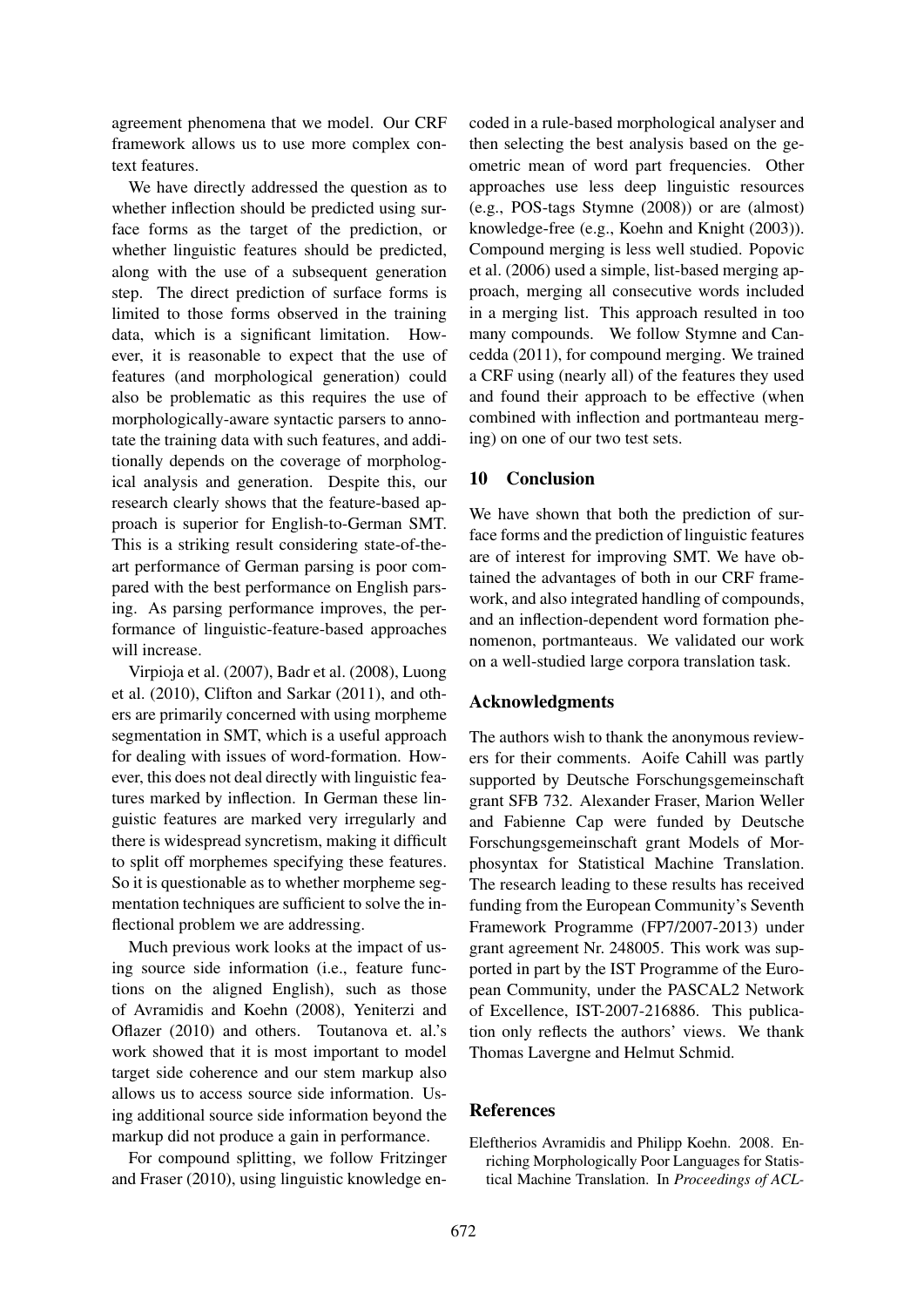*08: HLT*, pages 763–770, Columbus, Ohio, June. Association for Computational Linguistics.

- Ibrahim Badr, Rabih Zbib, and James Glass. 2008. Segmentation for English-to-Arabic statistical machine translation. In *Proceedings of ACL-08: HLT, Short Papers*, pages 153–156, Columbus, Ohio, June. Association for Computational Linguistics.
- Ondřej Bojar and Kamil Kos. 2010. 2010 Failures in English-Czech Phrase-Based MT. In *Proceedings of the Joint Fifth Workshop on Statistical Machine Translation and MetricsMATR*, pages 60–66, Uppsala, Sweden, July. Association for Computational Linguistics.
- Ann Clifton and Anoop Sarkar. 2011. Combining morpheme-based machine translation with postprocessing morpheme prediction. In *Proceedings of the 49th Annual Meeting of the Association for Computational Linguistics: Human Language Technologies*, pages 32–42, Portland, Oregon, USA, June. Association for Computational Linguistics.
- Adrià de Gispert and José B. Mariño. 2008. On the impact of morphology in English to Spanish statistical MT. *Speech Communication*, 50(11-12):1034– 1046.
- Alexander Fraser. 2009. Experiments in Morphosyntactic Processing for Translating to and from German. In *Proceedings of the Fourth Workshop on Statistical Machine Translation*, pages 115–119, Athens, Greece, March. Association for Computational Linguistics.
- Fabienne Fritzinger and Alexander Fraser. 2010. How to Avoid Burning Ducks: Combining Linguistic Analysis and Corpus Statistics for German Compound Processing. In *Proceedings of the Fifth Workshop on Statistical Machine Translation*, pages 224–234. Association for Computational Linguistics.
- Philipp Koehn and Hieu Hoang. 2007. Factored Translation Models. In *Proceedings of the 2007 Joint Conference on Empirical Methods in Natural Language Processing and Computational Natural Language Learning (EMNLP-CoNLL)*, pages 868– 876, Prague, Czech Republic, June. Association for Computational Linguistics.
- Philipp Koehn and Kevin Knight. 2003. Empirical methods for compound splitting. In *EACL '03: Proceedings of the 10th conference of the European chapter of the Association for Computational Linguistics*, pages 187–193, Morristown, NJ, USA. Association for Computational Linguistics.
- John Lafferty, Andrew McCallum, and Fernando Pereira. 2001. Conditional random fields: Probabilistic models for segmenting and labeling sequence data. In *Proceedings of the International Conference on Machine Learning*, pages 282–289. Morgan Kaufmann, San Francisco, CA.
- Thomas Lavergne, Olivier Cappé, and François Yvon. 2010. Practical very large scale CRFs. In *Proceedings the 48th Annual Meeting of the Association for Computational Linguistics (ACL)*, pages 504–513. Association for Computational Linguistics, July.
- Minh-Thang Luong, Preslav Nakov, and Min-Yen Kan. 2010. A Hybrid Morpheme-Word Representation for Machine Translation of Morphologically Rich Languages. In *Proceedings of the 2010 Conference on Empirical Methods in Natural Language Processing*, pages 148–157, Cambridge, MA, October. Association for Computational Linguistics.
- Maja Popovic, Daniel Stein, and Hermann Ney. 2006. Statistical Machine Translation of German Compound Words. In *Proceedings of FINTAL-06*, pages 616–624, Turku, Finland. Springer Verlag, LNCS.
- Helmut Schmid, Arne Fitschen, and Ulrich Heid. 2004. SMOR: A German Computational Morphology Covering Derivation, Composition, and Inflection. In *4th International Conference on Language Resources and Evaluation*.
- Helmut Schmid. 2004. Efficient Parsing of Highly Ambiguous Context-Free Grammars with Bit Vectors. In *Proceedings of Coling 2004*, pages 162– 168, Geneva, Switzerland, Aug 23–Aug 27. COL-ING.
- Andreas Stolcke. 2002. SRILM An Extensible Language Modeling Toolkit. In *International Conference on Spoken Language Processing*.
- Sara Stymne and Nicola Cancedda. 2011. Productive Generation of Compound Words in Statistical Machine Translation. In *Proceedings of the Sixth Workshop on Statistical Machine Translation*, pages 250–260, Edinburgh, Scotland UK, July. Association for Computational Linguistics.
- Sara Stymne. 2008. German Compounds in Factored Statistical Machine Translation. In *Proceedings of GOTAL-08*, pages 464–475, Gothenburg, Sweden. Springer Verlag, LNCS/LNAI.
- Kristina Toutanova, Hisami Suzuki, and Achim Ruopp. 2008. Applying Morphology Generation Models to Machine Translation. In *Proceedings of ACL-08: HLT*, pages 514–522, Columbus, Ohio, June. Association for Computational Linguistics.
- Sami Virpioja, Jaakko J. Väyrynen, Mathias Creutz, and Markus Sadeniemi. 2007. Morphology-aware statistical machine translation based on morphs induced in an unsupervised manner. In *PROC. OF MT SUMMIT XI*, pages 491–498.
- Philip Williams and Philipp Koehn. 2011. Agreement constraints for statistical machine translation into German. In *Proceedings of the Sixth Workshop on Statistical Machine Translation*, pages 217–226, Edinburgh, Scotland, July. Association for Computational Linguistics.
- Reyyan Yeniterzi and Kemal Oflazer. 2010. Syntaxto-Morphology Mapping in Factored Phrase-Based